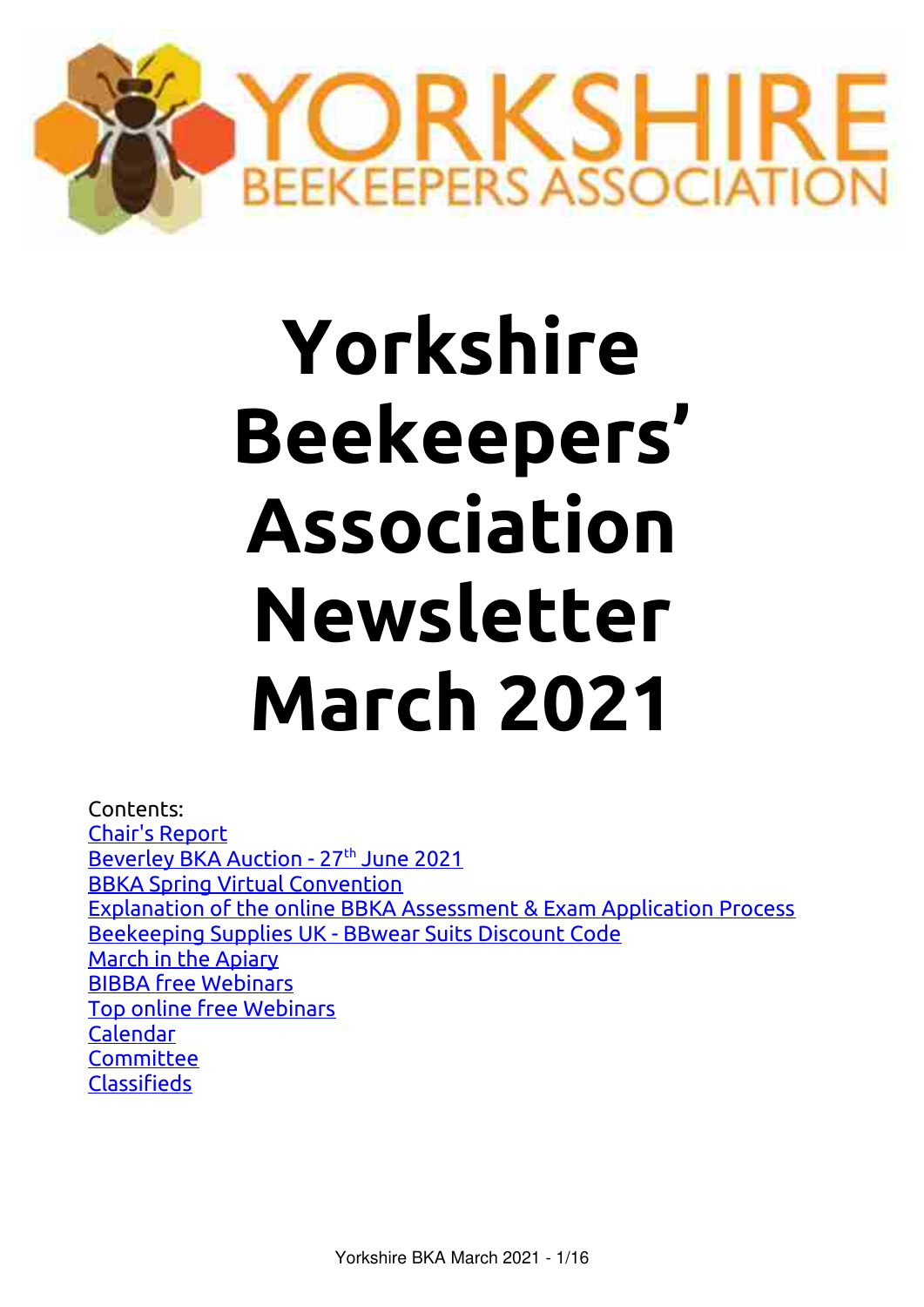

<span id="page-1-0"></span>**Chairman's Reports:** As I am penning this message to you all, it is the beginning of March. I am a little late in getting this to Chris our editor, for which I apologise.

Spring is just around the corner and our bees are starting to move again on milder days.

In our gardens the hellebores, crocuses and snowdrops are all in flower and in the hedgerows are hazel catkins, with the first black thorn blossom just starting to show. All allow our worker bees to bring in a little fresh nectar and, more importantly, fresh pollen to supplement remaining winter stores, to feed the ever-hungry brood as our queens increase their rate of lay.

With luck and, possibly, a little more feeding all our hives and nukes will get through the winter and start to build up once nicely once again.

I hope you are all looking forward to our Zoom module training and Zoom talks? Don't forget our very first Zoom YBKA Delegates Meeting on the 27th of March. We would like at least one and hopefully two delegates from each of our 22 associations to attend, to allow for a good, representative, meeting to deal with all the business of the day and to spread the word on what is happening back in the districts. To date we have heard back from 14:22 of our Yorkshire district associations that will be attending. Relevant reports from committee officers have been sent out already for associations to read and discuss. Hopefully, this will now allow time on the day to be spent answering your questions on the information you have received. There have been no formal propositions, as such, put forward by any association for consideration, but a couple of matters raised recently will be shared on the day for you to consider.

We have some great speakers and subject matter included in the agenda of our Zoom talks over the next two months. I hope each member can take the opportunity to benefit from this programme,

and encourage you to book a place through the links issued by Clare, our Education and Training Officer. Clare and the team are now working on the autumn program of tutorials and possible future talks, should this dreadful lock down continue.

Dave Shannon

YBKA Chairman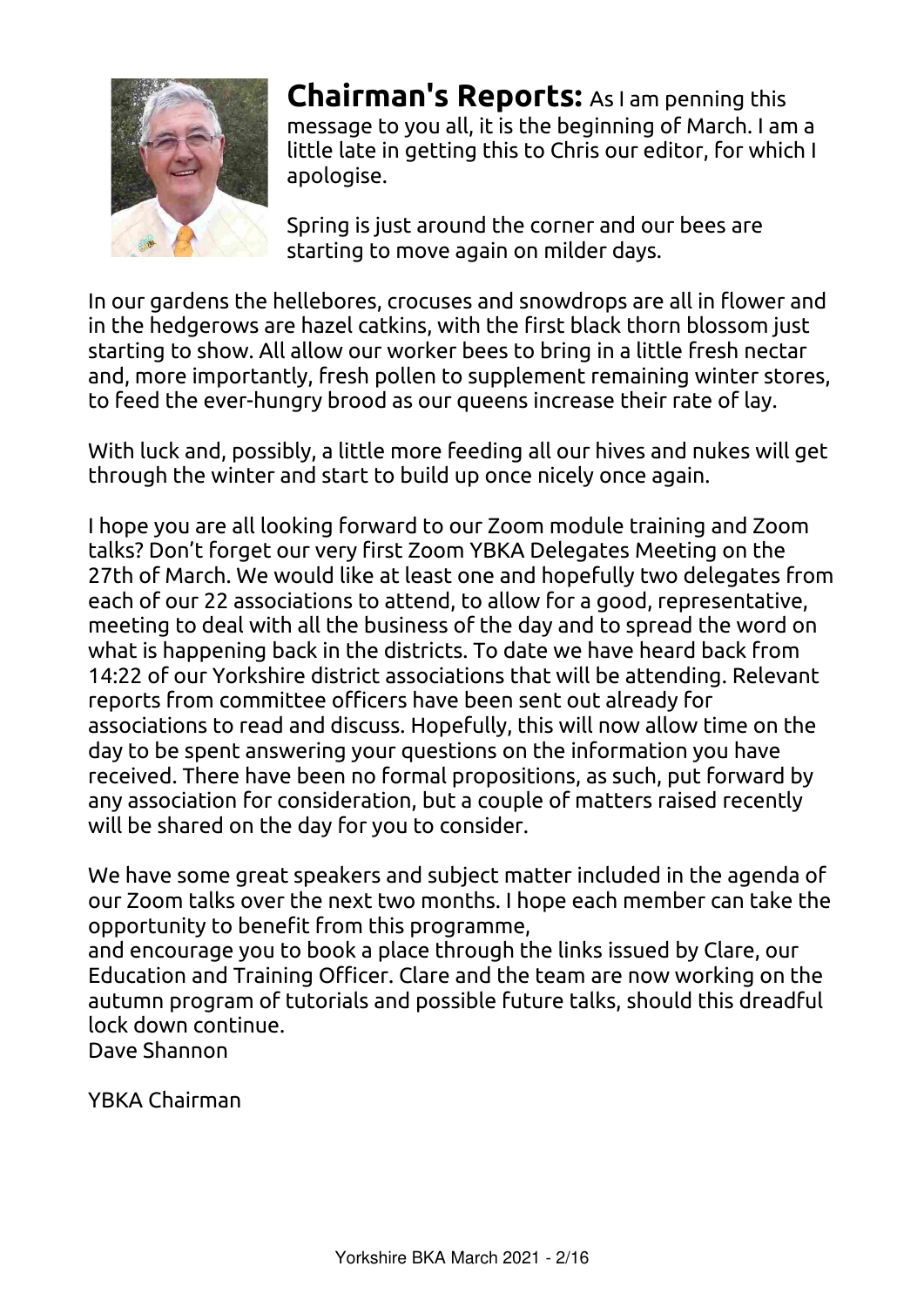# <span id="page-2-1"></span>**Beverley BKA's Annual Auction Sunday 27th June**

Our annual auction of beekeeping equipment and colonies of bees is to be held at the usual venue - Woodmansey Village Hall, Long Lane, Woodmansey, Beverley, HU17 0RN.

Viewing of lots commences 10:30, auction commences 11:00. For further information please check the Beverley BKA website -

http://www.beverleybeekeepers.co.uk/2020/

or Dave Hodgson on 07875 393588.

# <span id="page-2-0"></span>**BBKA Spring Convention**

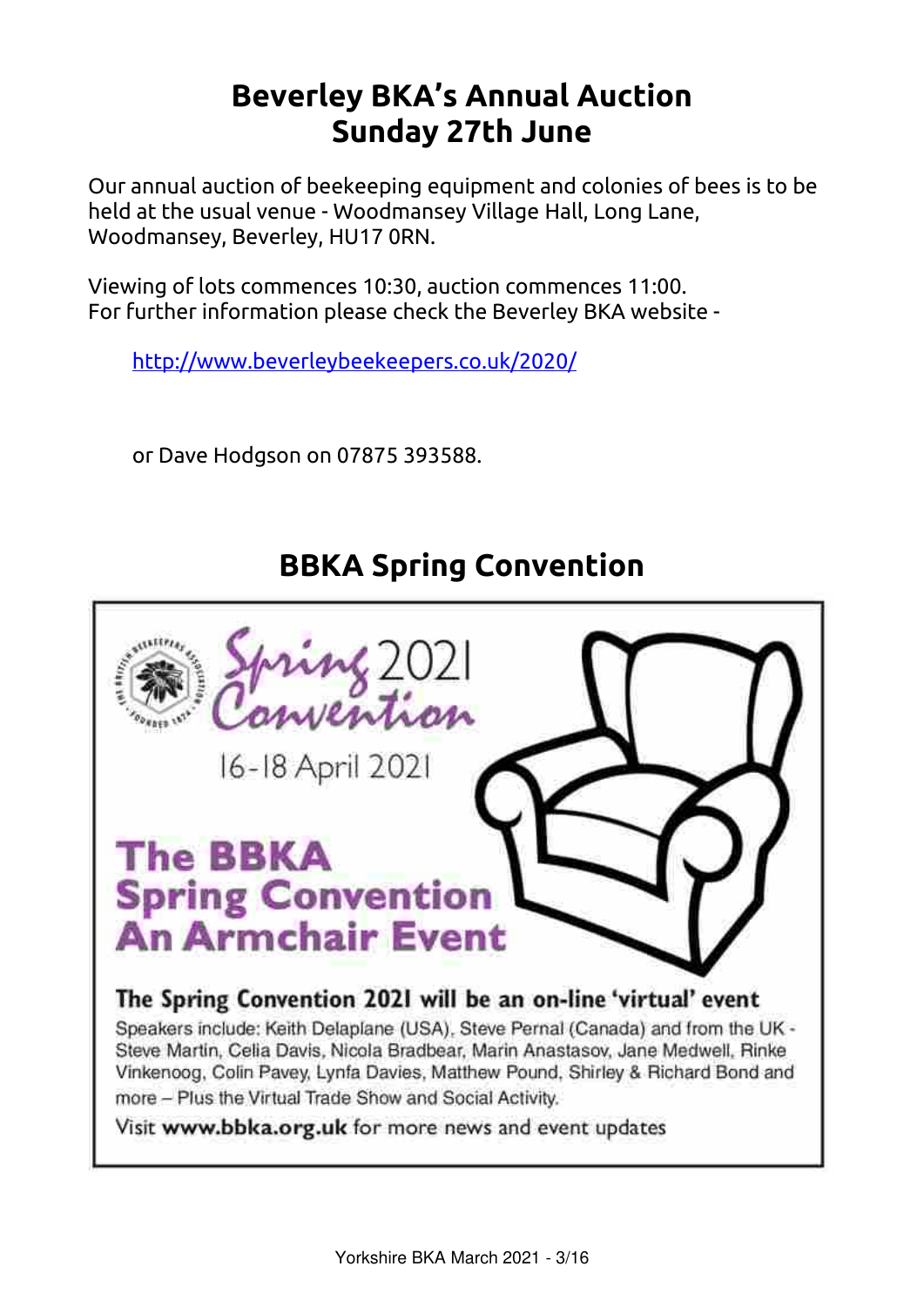# <span id="page-3-0"></span>**Explanation of the new online BBKA Module Exam and Practical Assessment application system**

BBKA has moved from a paper-based application system with payment either by cheque or phone to an online system. The new system is very easy to use and, dare I say, foolproof!

I will describe the application process from start to finish from the candidate point of view.

- 1. You look at the "Education & Exams" section of members area on the BBKA website and decide that you wish to apply to sit a module exam and a practical assessment. (say Module 1 online in March 2022 and Microscopy in November 2021)
- 2. You email your association education/examination secretary or me with your name and membership number. All you need to say is that you want the BBKA exams application link. You do not have to state which exam you want to sit. (If you do not know your membership number your association membership secretary will be able to provide it to you).
- 3. Once your association education/examination secretary or I have received your request we will send you an email link from the BBKA eR2 membership system. This link will look something like:

BBKA Examinations - online application form Inhox x



The BBKA Examinations Board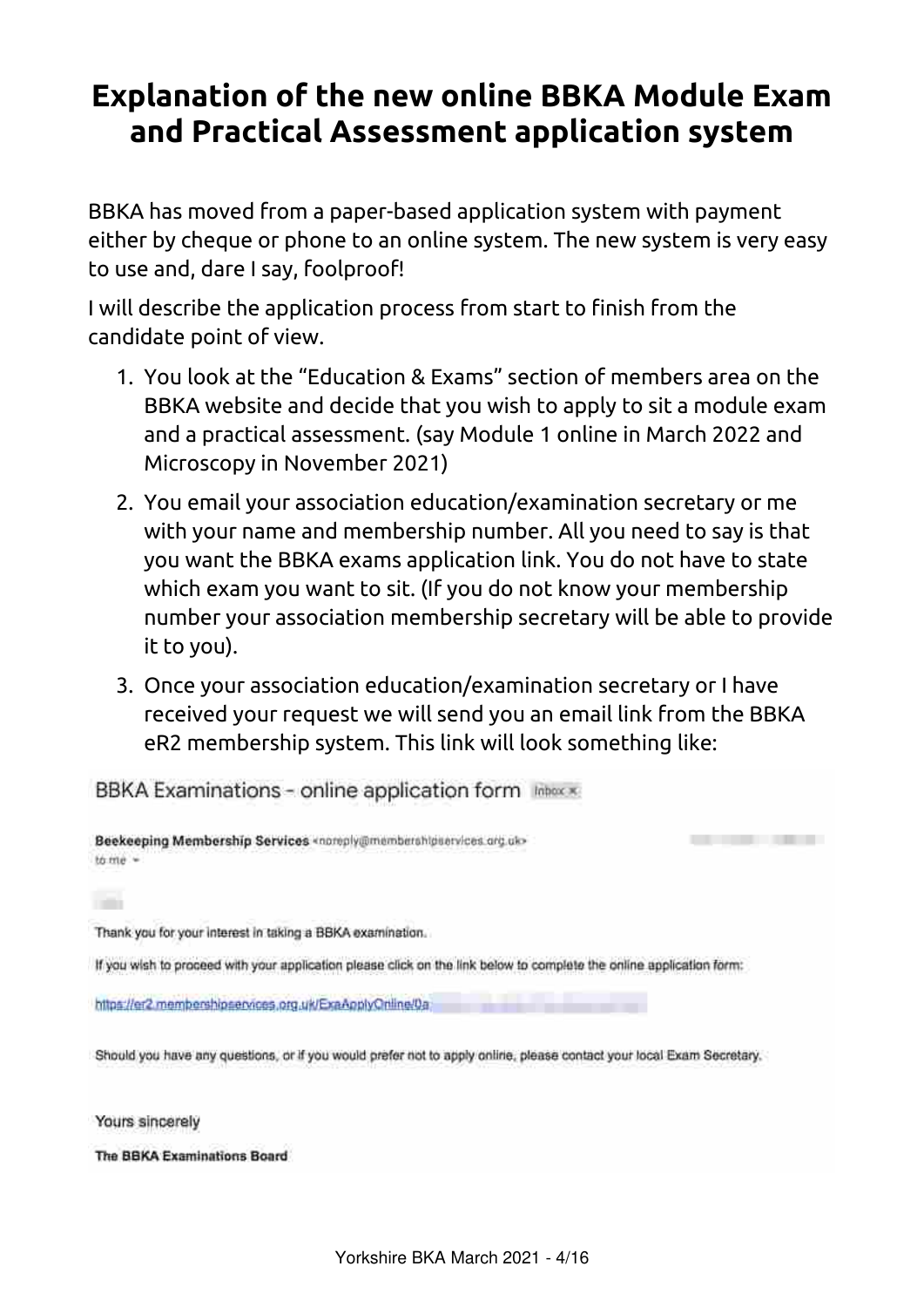- 4. You just click on the blue hyperlink in the email, and it will take you to the online application form.
- 5. You complete the application form and select the exams that you wish to sit. (in our example we said Module 1 online in 2022 and Microscopy in 2021) The application form will look something like:

| <b><i><u>Compility &amp; Conference</u></i></b>                                                                                                                                                                                             | <b>CREATIVE</b>                                                                                |                                                                                                                                         | <b>Ballishaw</b>                                                                                                  |
|---------------------------------------------------------------------------------------------------------------------------------------------------------------------------------------------------------------------------------------------|------------------------------------------------------------------------------------------------|-----------------------------------------------------------------------------------------------------------------------------------------|-------------------------------------------------------------------------------------------------------------------|
| many encourage to automate to payment (DW ex that the position stand).                                                                                                                                                                      |                                                                                                |                                                                                                                                         |                                                                                                                   |
| - est<br><b>Scott &amp; American</b>                                                                                                                                                                                                        |                                                                                                |                                                                                                                                         | _____                                                                                                             |
| Flame (10-Die tris Tyto-4-6-cold) "E-<br>increases of the division strength the form the da-                                                                                                                                                |                                                                                                |                                                                                                                                         | <b>Same of the A</b>                                                                                              |
| PA dol commissé SLNABA a Constitue accuso a secondame del colta (1944-1957) e a al costolita.<br>postoj prikula, koleku in kolekturene ili punto kuru altimed kolekturene mateur al-<br>Mittel-Parently with vehicles this morning (2.2) by |                                                                                                |                                                                                                                                         | 134.000<br><b>Allen and Company</b><br><b><i><u><u><u><b>A</b></u></u></u></i></b><br>1 Diff.<br>Henry Hill Women |
| bated the basemented / kostamented por with to apply for balenci                                                                                                                                                                            |                                                                                                |                                                                                                                                         | $3 - 2 - 1$<br><b>District Control</b>                                                                            |
| boundary to be a series of the Control of the American School                                                                                                                                                                               |                                                                                                |                                                                                                                                         | <b>International Activity</b><br>$11.24$ mm $-$<br>$\overline{ }$                                                 |
| just 12 Heat 23mg Wells agreemed 21074                                                                                                                                                                                                      | ÷                                                                                              |                                                                                                                                         | Almost<br>$\frac{1}{2}$                                                                                           |
|                                                                                                                                                                                                                                             | ÷                                                                                              |                                                                                                                                         | 日本市<br>Too Terriff's.                                                                                             |
| Services in the company from eq. Chry 24 Programmer 2002 c.<br>Import for that it though photonic distinguish speech of the US of                                                                                                           | $\frac{1}{2} \left( \frac{1}{2} \right) \left( \frac{1}{2} \right) \left( \frac{1}{2} \right)$ |                                                                                                                                         | Hermann<br>$1 + 10 = 10$<br><b><i><u>Bally Company Company</u></i></b><br>$11 - 22 =$<br>Production.              |
| CORPORATION CONTRACTOR CONTRACTOR                                                                                                                                                                                                           |                                                                                                |                                                                                                                                         | Louis Moulube<br>14.004                                                                                           |
| harves an including China and the application (1992).                                                                                                                                                                                       |                                                                                                |                                                                                                                                         |                                                                                                                   |
| <b><i><u>Provident contract</u></i></b>                                                                                                                                                                                                     |                                                                                                |                                                                                                                                         |                                                                                                                   |
| and the second control of the second con-<br>Check ease on manufacturers in a statement of the SECRET                                                                                                                                       |                                                                                                | E-harbying per Municipal glicesco sport@ Arm your would profits on follow chiese incommences<br>and senior your production days busine. |                                                                                                                   |
| dealed in Francis Deal Hannagement                                                                                                                                                                                                          | مساما                                                                                          | <b>COMPANY</b><br><b>Comment</b>                                                                                                        |                                                                                                                   |
| Model Forecast Procedurate Lands                                                                                                                                                                                                            |                                                                                                | <b>SHALL</b>                                                                                                                            |                                                                                                                   |
| his is at A Premay Paul Heatt, Shannon and Fernins's                                                                                                                                                                                        | 299                                                                                            | <b>SHIPS BY</b>                                                                                                                         |                                                                                                                   |
| SEARCHTHEAD                                                                                                                                                                                                                                 | <b>STANDS</b>                                                                                  | 50                                                                                                                                      |                                                                                                                   |
| home at all changes from backerages.                                                                                                                                                                                                        | $\equiv$ ili<br>--                                                                             | tempt<br>$-200$                                                                                                                         |                                                                                                                   |
| 10-b m 7 'Winness p 42p duby 2 vertex linet                                                                                                                                                                                                 | --<br>27                                                                                       | <b>ENTER</b>                                                                                                                            |                                                                                                                   |
| home is a complete discognize to per solar                                                                                                                                                                                                  | $\frac{1}{2}$                                                                                  | Contractor<br>$= -$                                                                                                                     |                                                                                                                   |

- 6. Once you submit the form you will be taken to the BBKA online payment portal where the total fees for your exams will be shown. You can pay by credit or debit card.
- 7. You will then receive an email acknowledgement and that is the end of the process.

Please note that if you are applying to do the Junior, Basic or the Bee Health Practical Assessment then you MUST speak to your association education/exams secretary before applying. This is because the assessment will be carried out in your association apiary or another association's apiary and each association may have different guidance and policies on how, when and where the assessments take place.

Please do not hesitate to contact your association education/exam secretary or me ([examination@ybka.org.uk](mailto:examination@ybka.org.uk)) should you require any further information.

Below is a list of names of the district examination secretaries by association that are on eR2.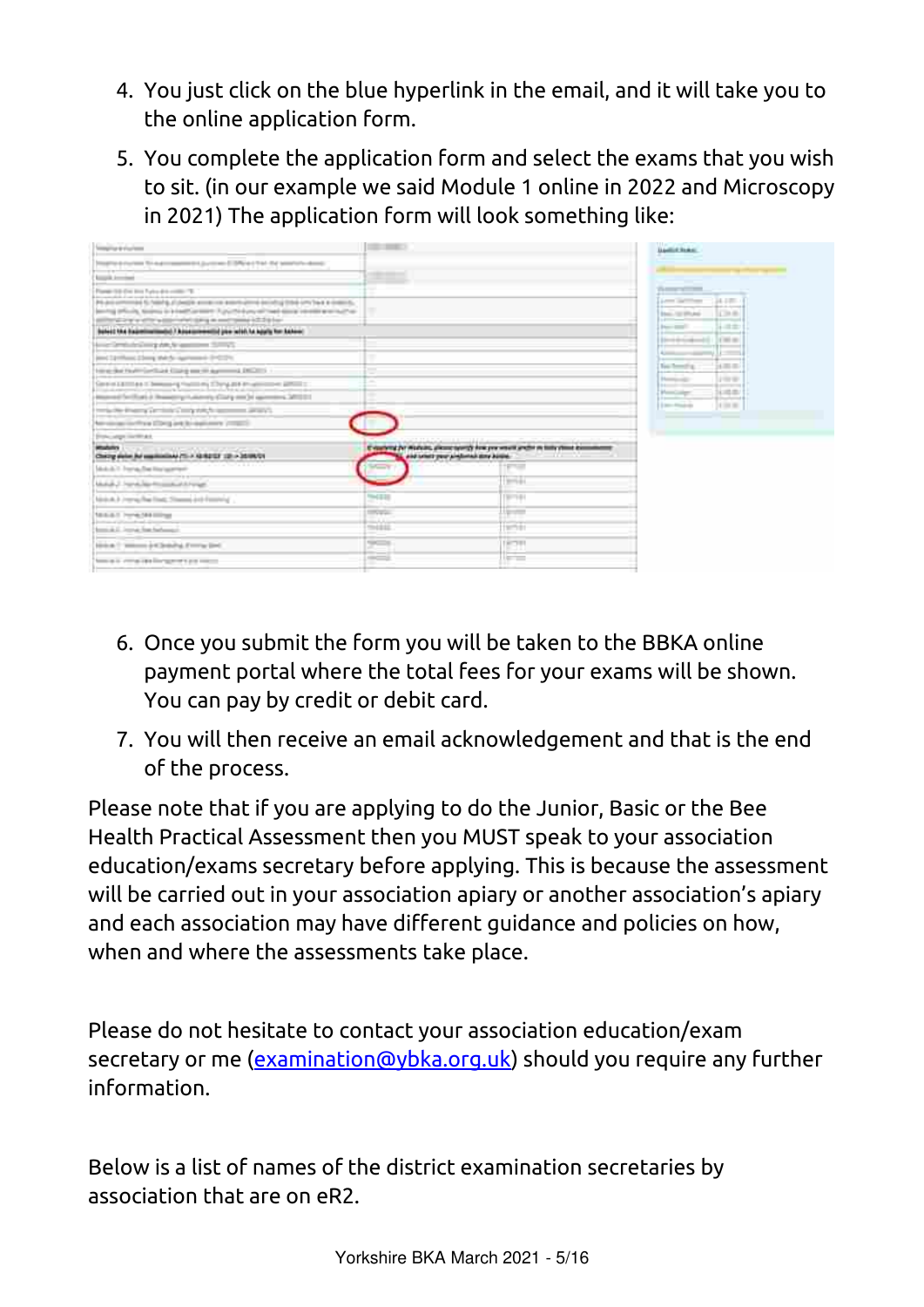| <b>District Association Examination</b><br><b>Secretaries</b> |                            |                      |  |
|---------------------------------------------------------------|----------------------------|----------------------|--|
| Branch#                                                       | <b>Association</b>         | <b>Name</b>          |  |
| 11                                                            | <b>Barkston Ash</b>        | <b>Tony Bowey</b>    |  |
| 12                                                            | <b>Barnsley</b>            | <b>Val Francis</b>   |  |
| 13                                                            | <b>Beverley</b>            | Patrick Lynch        |  |
| 14                                                            | Darlington                 | <b>Shirley Bond</b>  |  |
| 17                                                            | Doncaster                  | Liz Morris           |  |
| 18                                                            | Easingwold                 |                      |  |
| 19                                                            | Halifax                    | Elaine Robinson      |  |
| 19                                                            | Halifax                    | Paddy Walker         |  |
| 21                                                            | Huddersfield               |                      |  |
| 22                                                            | Airedale                   | Chris Hardy          |  |
| 23                                                            | Leeds                      | Cath Graham          |  |
| 24                                                            | Malton                     | David White          |  |
| 25                                                            | Northallerton              | Angus Deas           |  |
| 26                                                            | Richmond                   | Keith Bartlem        |  |
| 27                                                            | <b>Bradford</b>            |                      |  |
|                                                               |                            | Rhona                |  |
| 28                                                            | Ryedale                    | Sutherland           |  |
| 29                                                            | Scarborough                | <b>Steve Muchow</b>  |  |
| 31                                                            | Rotherham                  | <b>Bronwen White</b> |  |
| 32                                                            | <b>York &amp; District</b> | Patricia Rains       |  |
|                                                               |                            | Bruno                |  |
| 32                                                            | <b>York &amp; District</b> | Hannemann            |  |
| 33                                                            | Wharfedale                 | <b>Laurie Prowse</b> |  |
| 34                                                            | Wakefield                  | <b>Mark Buckley</b>  |  |
| 34                                                            | Wakefield                  | Mark Millard         |  |
| 35                                                            | Whitby                     | Tony Jefferson       |  |
| 37                                                            | Selby                      | <b>Chriss Line</b>   |  |

#### **Note: BBKA has stated that it hopes to run practical assessments in 2021 and that all arrangements will be dependent on COVID 19 restrictions.**

Kirit Gordhandas, YBKA Examination & Assessment Secretary examination@ybka.org.uk

# <span id="page-5-0"></span>**BBwear 10% discount for district BKA members – new arrangements to claim this offer**

Please note that Beekeeping Supplies UK are now offering this facility on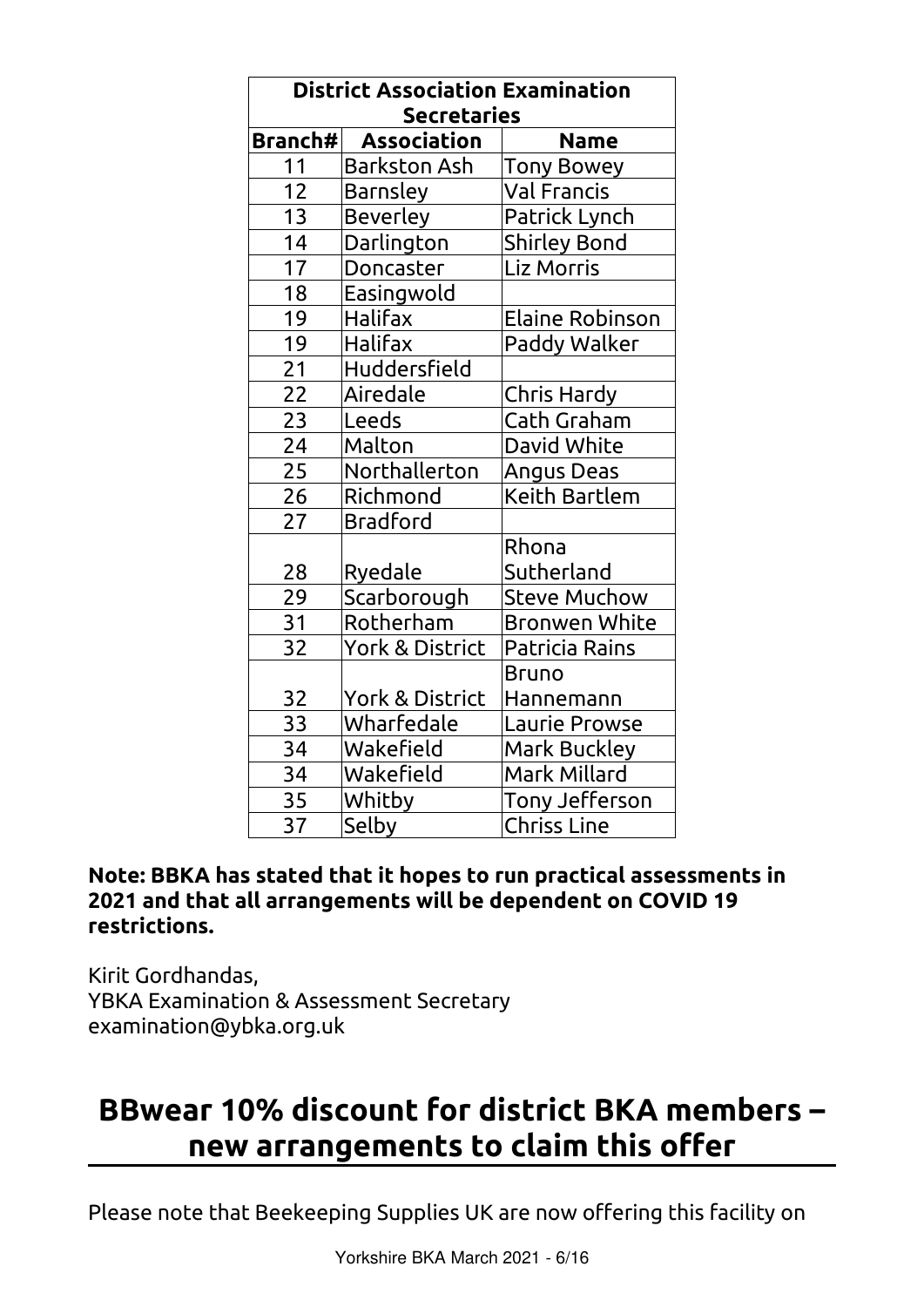behalf of BBwear. Members are asked to use this route and the discount code below, rather than going direct to BBwear.

"To obtain the 10% discount on BBwear clothing, your members can use the discount code YBKA10 on www.beekeepingsuppliesuk.com

If you could please request that they do not go directly to BBwear, it would be appreciated.

BBwear were getting a bit irritated with people calling about the discount, and I don't want them to stop letting me offer it.

We do hold some stock of the BBwear range however, most orders will be dispatched directly from BBwear.

If anyone has any questions, they are free to contact me using the details below."

Thanks, Mark Pettitt Beekeeping Supplies UK Ltd [sales@beekeepingsuppliesuk.com](mailto:sales@beekeepingsuppliesuk.com) 07743879761

# **March in the Apiary**

Well February went from sub-zero to + 8/10C overnight. The bees started flying and then the temperature went bitterly cold again. The bees must not know whether they are coming or going.

<span id="page-6-0"></span>March can also be a temperamental month and, to me, is the most critical month of the year for the bees. Many of the winter bees are dying and the colony is approaching its weakest, just when the queen will be increasing her rate of lay, resulting in more mouths to feed. Clearly stores can be in short supply so it is important to continue hefting the hive or, on a warm still sunny day (above 10C), you can take a quick look at the feed levels by lifting the crown board. It is not time to start undertaking full inspections which will cause precious brood temperature to drop. A majority of beekeepers wait until April to conduct a full brood inspection, ideally when the temperatures are starting to reach 14C.

There is the debate of whether to feed syrup or fondant. I personally continue with fondant throughout March. If planning to give a liquid feed it is best to check the long-range weather forecast to ensure there are no cold spells predicted. If providing a liquid feed, it is best to use a contact feeder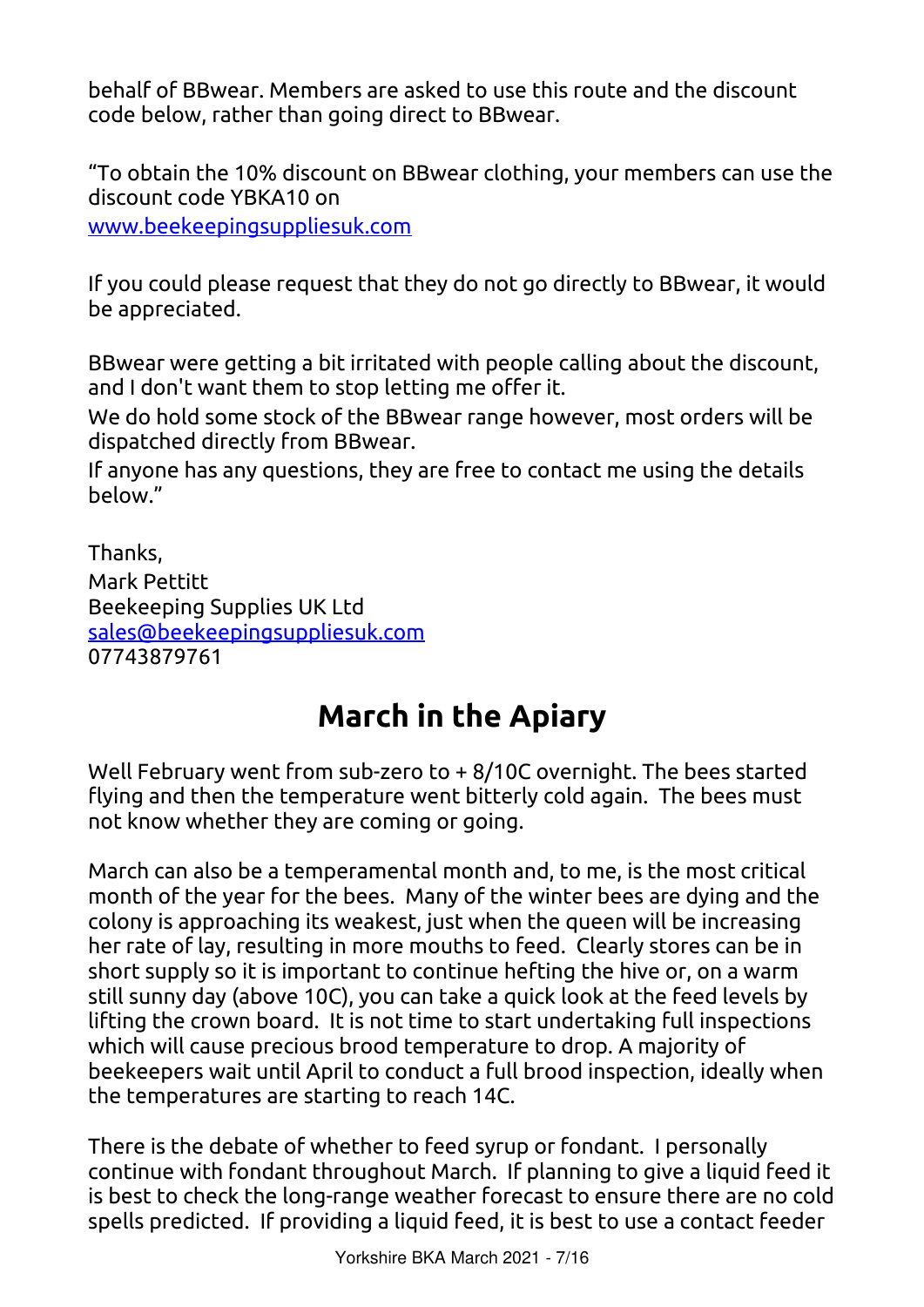allowing bees immediate access to the feed and limiting the amount they are able to take. The intention is to provide syrup that the bees will use as an immediate feed, rather than store in cells. If making syrup yourself, at this time of year, the strength should be 1:1. (that is 1kg of sugar stirred into 1.25 litres of hot water, or 1lb of sugar to 1 pint of water, in old money). This is referred to as a light syrup. Remember not to use brown sugar as it contains impurities that can upset a bee's digestive system. Also remember not to overheat the syrup as heating sugar can change its nature.

### **Contact feeder above crown board (use an empty super as an eke)**



Pollen supplements can be fed throughout March, especially if the weather prevents bees from flying and collecting pollen themselves. Good nutrition is essential for larval development. Pollen intake in the first 5 days of an emerged bee is essential for gland development ensuring they can perform all the future duties required of them.

On a warm day, old floors can be replaced with clean and if you undersupered going into winter, those supers can be removed. Remember, if performing these tasks, be quick, causing minimal disturbance to the colony. I tend to find that if the super was on top the bees will be occupying it and the queen has most likely started laying in it.

If you are unfortunate enough to find a colony that has died, try to establish what happened. Close the colony up to prevent robbing, or, ideally, take it away to thoroughly sterilize the boxes before putting them back to use in the coming season. A sample of bees can be taken, and a check conducted for Nosema. If you do not know how to do this or don't have a microscope, I am sure an association microscopist would check the sample for you. A sample of 30 bees is required in a container such as a matchbox.

If you find bees with their rear ends sticking out of the cells this is an indication that the bees have starved. Bees can often become isolated from Yorkshire BKA March 2021 - 8/16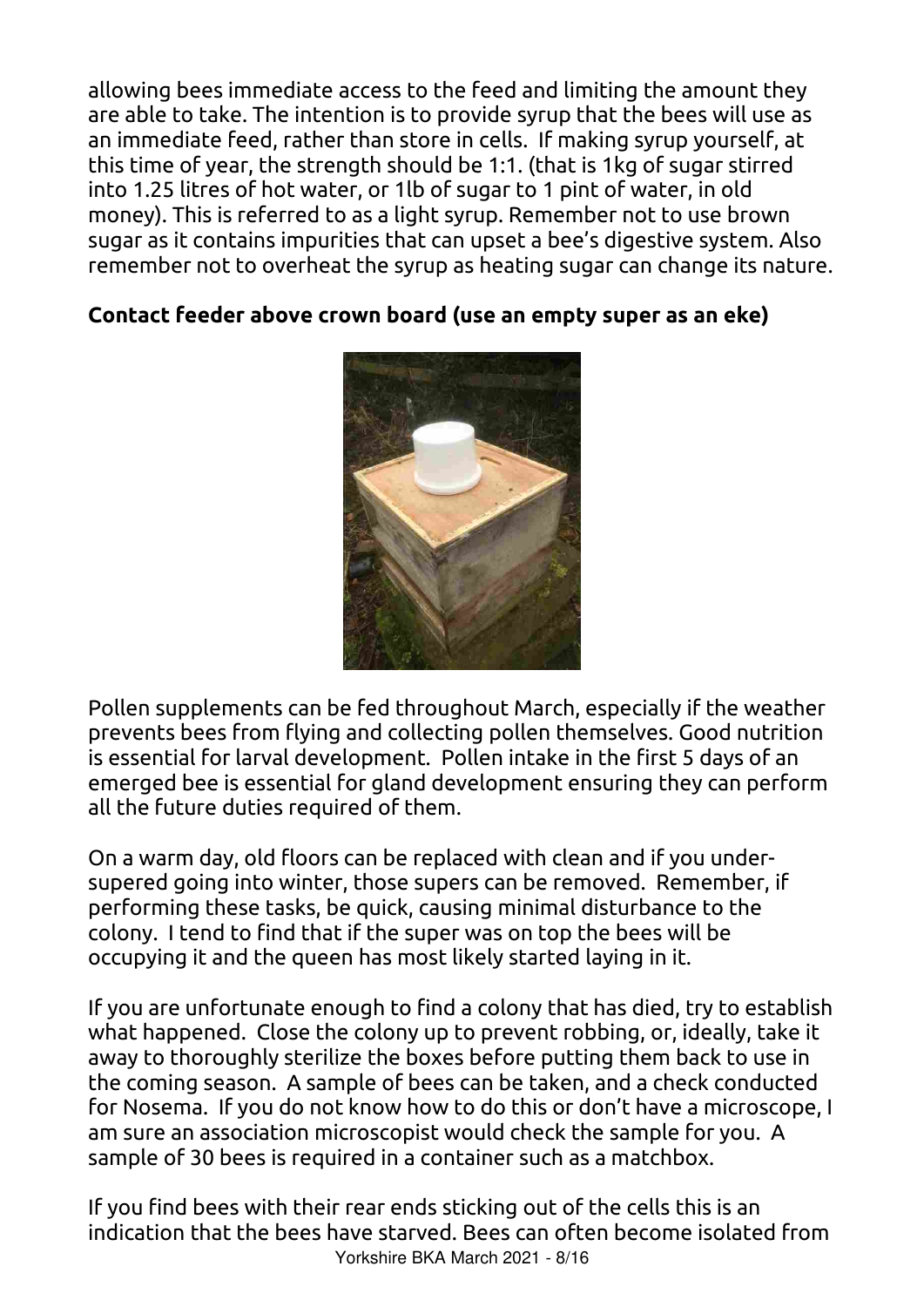food stores elsewhere within the colony when temperatures deter them from leaving the cluster. If the bees have been dead for some time the combs are likely to be mouldy.

March is the time of year to really make sure you have all the equipment available that you may need entering the spring. You need to prepare for the season ahead and perhaps refresh yourself on what to expect when conducting your first brood inspection. Be particularly aware of the brood diseases. I hope many of you joined the YBKA module sessions on Pests and Diseases, that were excellent. If not, there is a lot of material on 'Beebase' to help refresh your knowledge. You can download colony record sheets from the BBKA website, if you do not have a recording system of your own, to make a note of your findings at each inspection throughout the year. These can be found in the Members' area, under 'Members' Resources'.

Finally, as spring approaches we need to be aware that many insects that hibernate will be emerging to make increase and this includes the Asian Hornet (*Vespa velutina)* queens. Whilst there were very few Asian Hornet reports last year, with just the one nest located in Gosport Hampshire, we must remain vigilant regarding this invasive species. Once established, the Asian Hornet could have devastating effects upon honey bee colonies and other native pollinators. Set out monitoring traps around apiaries. Coming out of hibernation, the queens will be searching for carbohydrates such as nectar. An ideal bait is a sweet solution, such as 'Trappit', a wasp bait. When using monitoring traps remember to check them regularly so that you can release any bio catch.

You can make a monitoring trap and the NBU have a leaflet on Beebase with instructions on how to produce one from a plastic bottle. There is also a 'YouTube' video recording. I am aware that the NBU will be releasing information on how to produce a mark 2 version, soon, which is easier to make.

### **NBU design Monitoring Trap**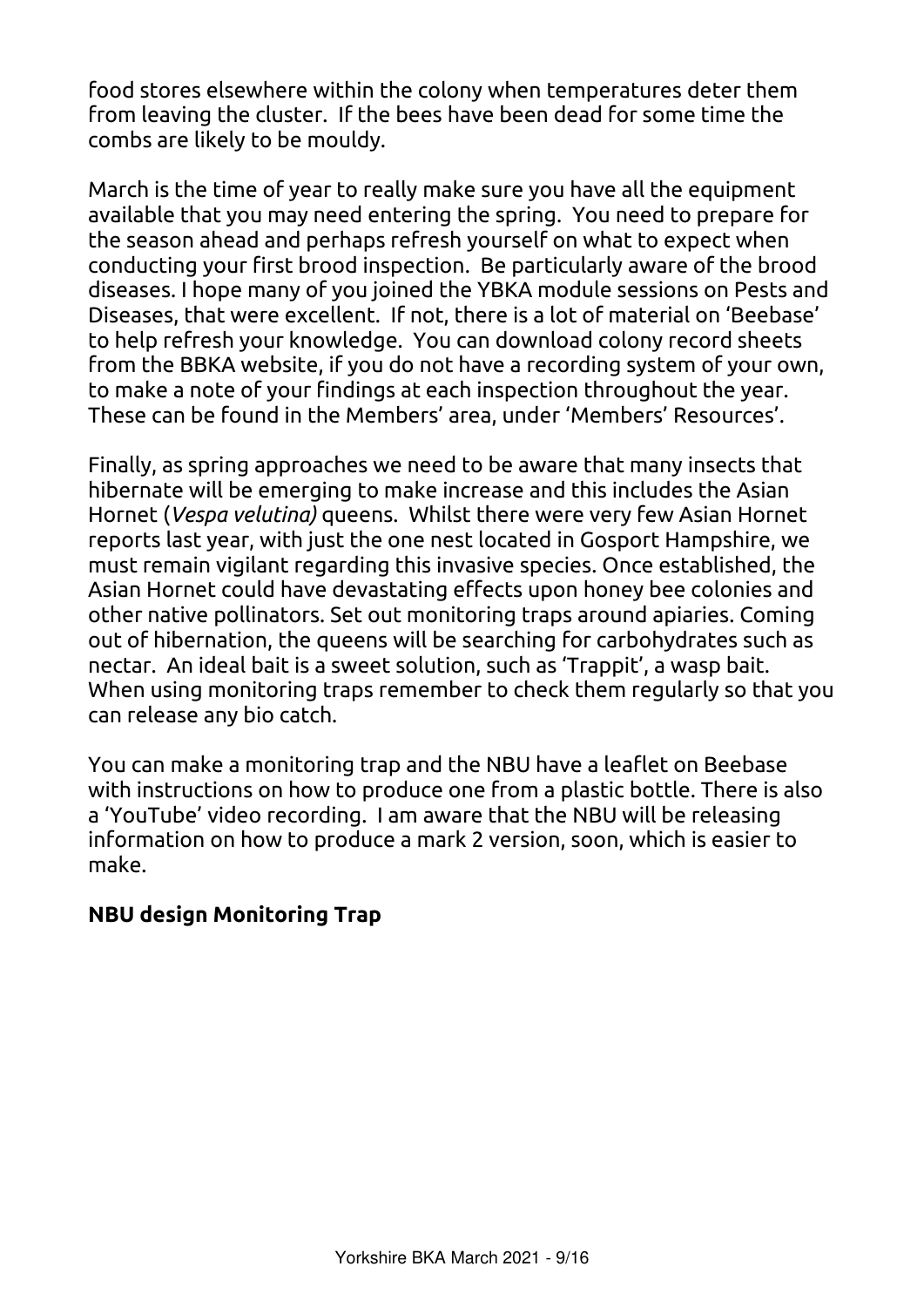

Being optimistic the sun will shine, the flowers will bloom as early as mid-March and the bees will burst into life as winter is over!

'Til next month Mark Millard

# **BIBBA Free Webinars**

Details of free BIBBA webinars are here:

<span id="page-9-1"></span><https://bibba.com/webinars-four/>

# **Two [top talks for your diary! Open to all YBKA members](mailto:sales@beekeepingsuppliesuk.com)**

### **[Thursday, March 18th, 7-9pm: Dr Jamie Ellis and Mating biology of the](mailto:sales@beekeepingsuppliesuk.com)  [honeybee](mailto:sales@beekeepingsuppliesuk.com)**

[Register at:](mailto:sales@beekeepingsuppliesuk.com) 

[https://zoom.us/meeting/register/tJcrfu2vqz0uHtOowabI7tRjyAKor\\_M4Xo](mailto:sales@beekeepingsuppliesuk.com) [dx](mailto:sales@beekeepingsuppliesuk.com)

<span id="page-9-0"></span>Individual honey bees and honey bee colonies both reproduce. In this lecture, you will learn about the mating and reproductive habits of queen Yorkshire BKA March 2021 - 10/16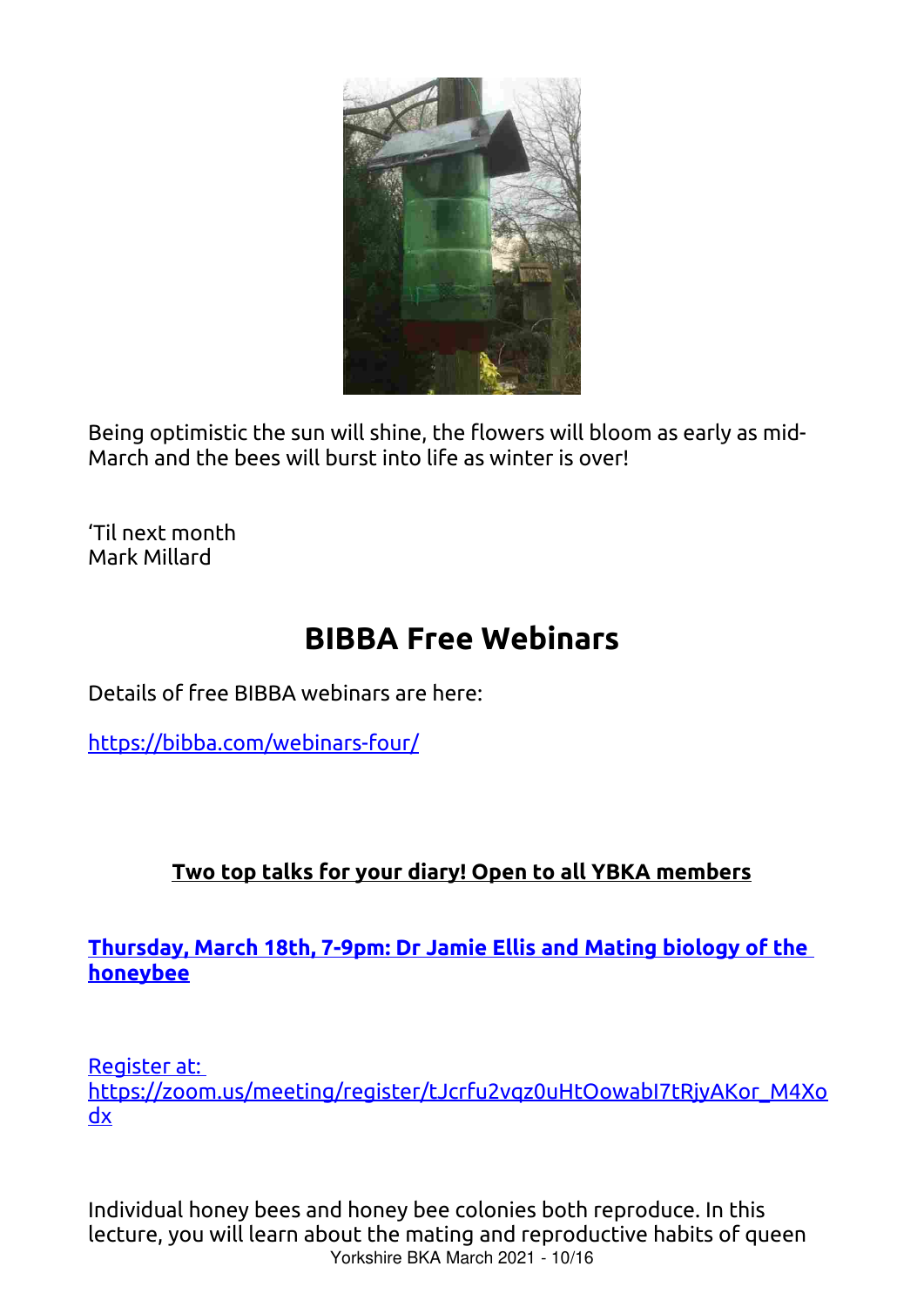and drone honeybees. The reproduction of individual bees will be placed in a larger context with that of colony-level reproduction, a feat accomplished by the swarm.

Dr Jamie Ellis is the Gahan Endowed Professor of Entomology in the Department of Entomology and Nematology at the University of Florida. He has a BS degree in Biology from the University of Georgia (USA) and a PhD in Entomology from Rhodes University in South Africa. At the University of Florida, Jamie has responsibilities in extension, instruction and research. Regarding his extension work, Jamie created the UF, South Florida, and Caribbean Bee Colleges, and the UF Master Beekeeper Program. As an instructor, Jamie supervises PhD and Masters students. Currently, Jamie and his team have over 30 active research projects in the fields of honey bee husbandry, conservation and ecology, and integrated crop pollination

#### **[Thursday, April 1st, 7-9pm: Randy Oliver](mailto:sales@beekeepingsuppliesuk.com)** and **Reading the combs - [Understanding bee biology over the course of a season](mailto:sales@beekeepingsuppliesuk.com)**

#### [Register at: https://zoom.us/meeting/register/tJIlf-6rpjkuHNWqKB-](mailto:sales@beekeepingsuppliesuk.com)[MJtFf7cveUg-VOJ62](mailto:sales@beekeepingsuppliesuk.com)

By acquiring a better understanding of the biology of bees, nutrition, parasites, and pathogens over the course of the season, and by learning to "read the combs," the beekeeper can then make better informed management decisions adapted to his/her particular situation.

Randy runs the not-for-profit website Scientificbeekeeping.com with the aim of providing evidence-based and scientifically verified explanations of the biological processes occurring in the hive, as well as the effects of various management options allowing the beekeeper to make informed practical management decisions. Based in California, Randy has been a regular contributor to the American Bee Journal since 2006 and aims to provide beekeepers with a resource of readable and straightforward information on how to practice good bee husbandry, and exercise environmental and community responsibility.

#### **[Clare McGettigan: Education and Training YBKA](mailto:sales@beekeepingsuppliesuk.com)  [\(education@ybka.org.uk\)](mailto:sales@beekeepingsuppliesuk.com)**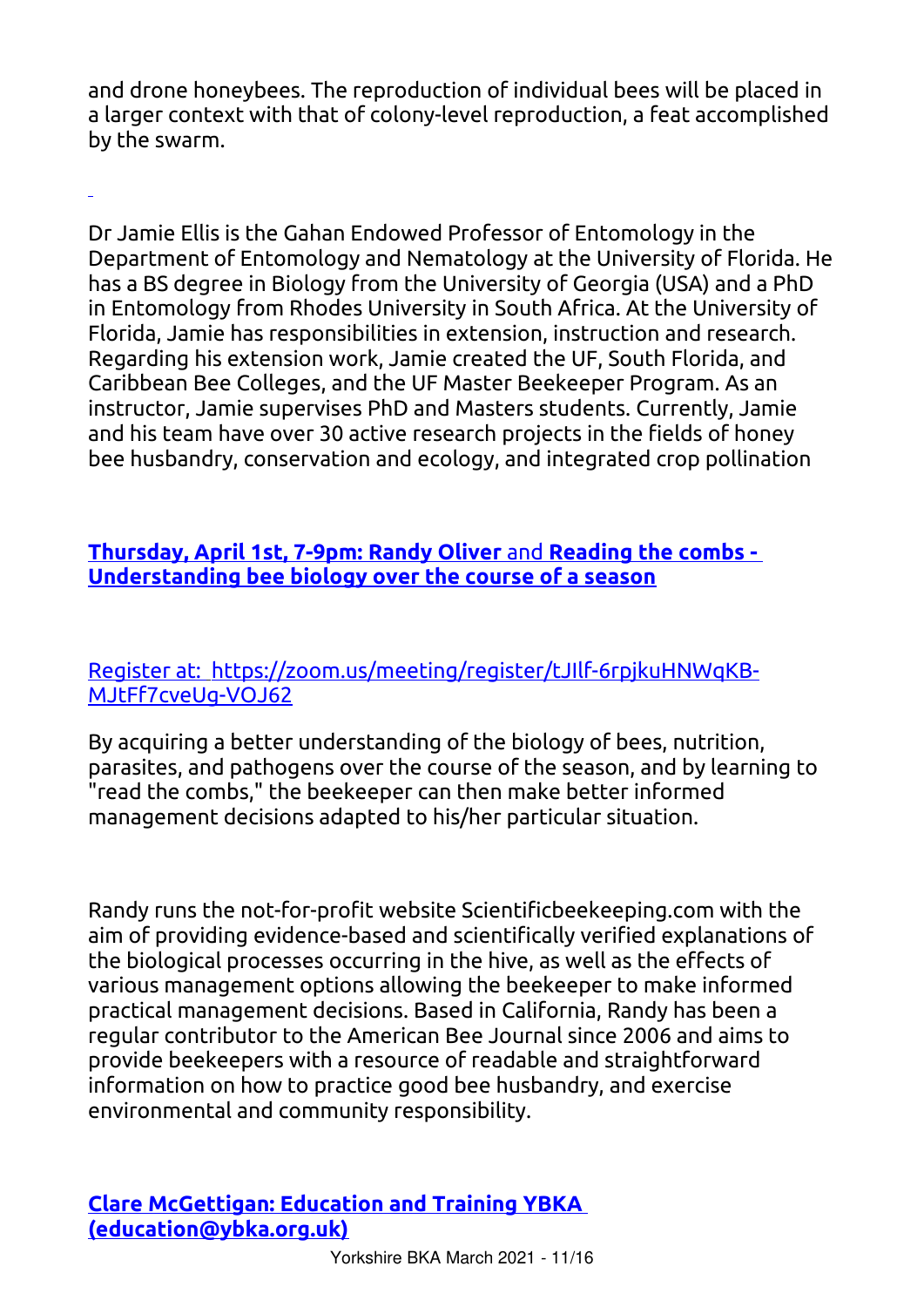# <span id="page-11-1"></span>**[YBKA CALENDAR 2021/22](mailto:sales@beekeepingsuppliesuk.com)**

Friday 12th [March: GPC Meeting 6pm \(Zoom\)](mailto:sales@beekeepingsuppliesuk.com) Saturday 13th [March: Beetradex \(Sandown Park – postponed, watch website\)](mailto:sales@beekeepingsuppliesuk.com) Saturday 20<sup>th</sup> and Sunday 21<sup>st</sup> [March: Training for invigilators and candidates](mailto:sales@beekeepingsuppliesuk.com) [for BBKA on-line Modules Exams \(details tbc\)](mailto:sales@beekeepingsuppliesuk.com) Saturday 27th [March: YBKA Delegates Meeting 10am \(Zoom\)](mailto:sales@beekeepingsuppliesuk.com) Friday  $16<sup>th</sup>$  to Sunday 18<sup>th</sup> [April: BBKA Spring Convention \(virtual event – see](mailto:sales@beekeepingsuppliesuk.com) [BBKA website\)](mailto:sales@beekeepingsuppliesuk.com) Saturday 24th [April: BBKA Modules Exams \(on-line only\)](mailto:sales@beekeepingsuppliesuk.com) Friday 14th [May: GPC Meeting 6pm \(venue/medium - tbc\)](mailto:sales@beekeepingsuppliesuk.com) Tuesday 13<sup>th</sup> to Thursday 15<sup>th</sup> July: Great Yorkshire Show (Harrogate [Showground- tbc\)](mailto:sales@beekeepingsuppliesuk.com) Friday  $16<sup>th</sup>$  July: GPC Meeting 6pm (venue/medium – tbc) Friday 17<sup>th</sup> [September: GPC Meeting 6pm \(venue/medium – tbc\)](mailto:sales@beekeepingsuppliesuk.com) Friday 15th [October: GPC Meeting 6pm \(venue/medium – tbc\)](mailto:sales@beekeepingsuppliesuk.com) Thursday 21st to Saturday 23rd [October: National Honey Show \(Sandown](mailto:sales@beekeepingsuppliesuk.com)  [Park – tbc\)](mailto:sales@beekeepingsuppliesuk.com) Saturday 6<sup>th</sup> and Sunday 7<sup>th</sup> November: Cosmetics Workshops with Dr Sara [Robb \(tbc\)](mailto:sales@beekeepingsuppliesuk.com) Saturday 13th [November: BBKA Modules Examinations \(venue/medium tbc\)](mailto:sales@beekeepingsuppliesuk.com) Saturday 27th [November: YBKA AGM \(venue/medium - tbc\)](mailto:sales@beekeepingsuppliesuk.com) 

# **[Committee Details](mailto:sales@beekeepingsuppliesuk.com)**

[Dave Shannon is Chair of YBKA](mailto:sales@beekeepingsuppliesuk.com)

[Mark Millard is Vice Chair](mailto:sales@beekeepingsuppliesuk.com)

[Norbert Cooper continues as Treasurer](mailto:sales@beekeepingsuppliesuk.com)

[Kirit Gorhandas is Examination and Assessments Officer](mailto:sales@beekeepingsuppliesuk.com) 

[Clare McGettigan is Education Training Officer](mailto:sales@beekeepingsuppliesuk.com) 

[Linda Schofield is Secretary](mailto:sales@beekeepingsuppliesuk.com) 

[Tony Jefferson is the YBKA Delegate to BBKA.](mailto:sales@beekeepingsuppliesuk.com)

[Chris Barlow continues as Newsletter Editor](mailto:sales@beekeepingsuppliesuk.com)

<span id="page-11-0"></span>[David Lamont continues as YBKA Webmaster](mailto:sales@beekeepingsuppliesuk.com)

# **[Classified Adverts](mailto:sales@beekeepingsuppliesuk.com)**

[Do you have anything bee related for sale or are you wanting something](mailto:sales@beekeepingsuppliesuk.com)  [bee related? If so, please email newsletter@ybka.org.uk the editor for a](mailto:sales@beekeepingsuppliesuk.com)  [free sale or wanted listing](mailto:sales@beekeepingsuppliesuk.com)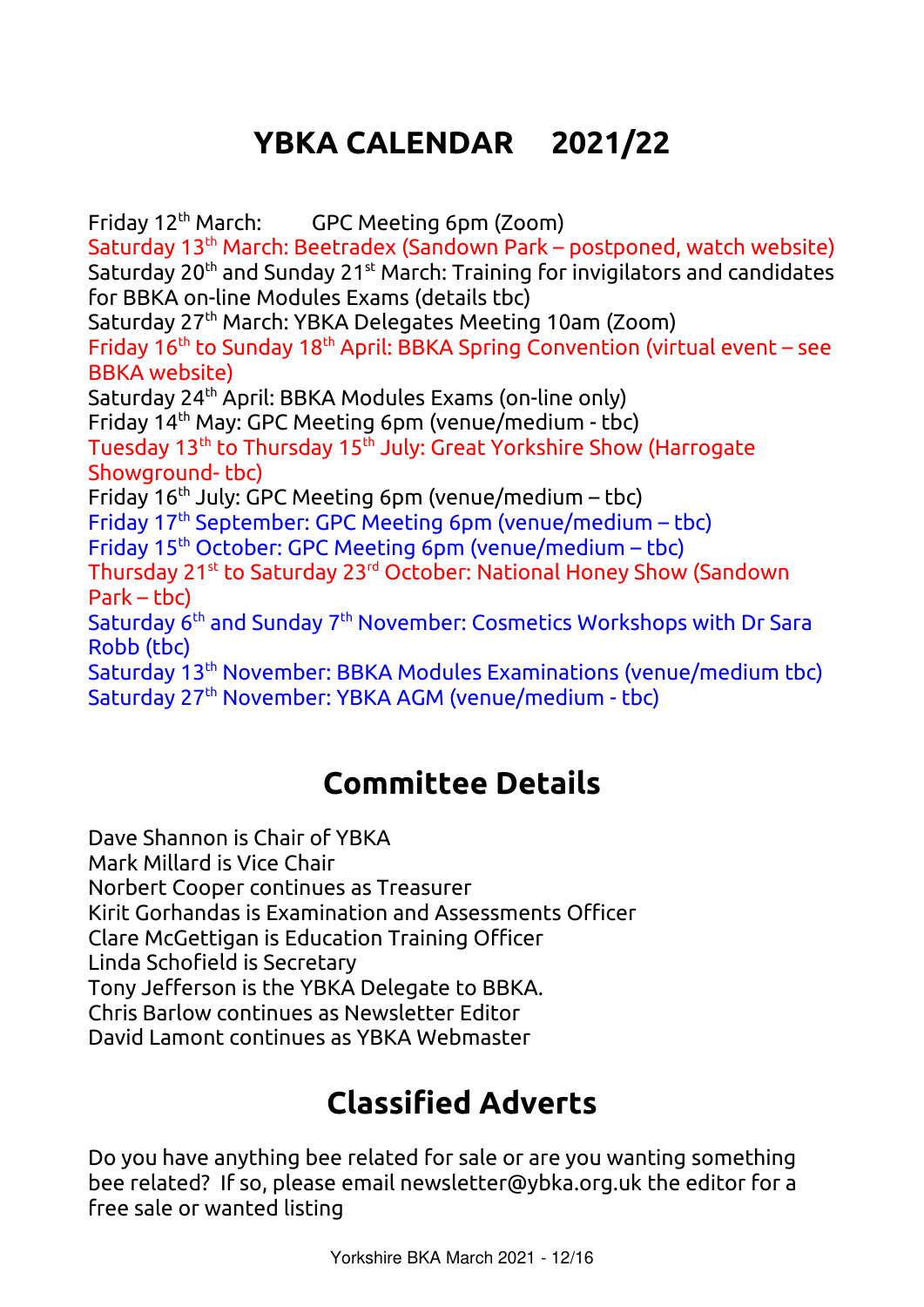<span id="page-12-0"></span>Thorne's large, stainless steel steam wax extractor complete with steam generator. Used a couple of times and in very good condition. A bit small for my setup sadly. I'm looking for £250 or very near. On Thorne's site at £430. Call Rich on 07801 847487 to view in Strensall York if interested.





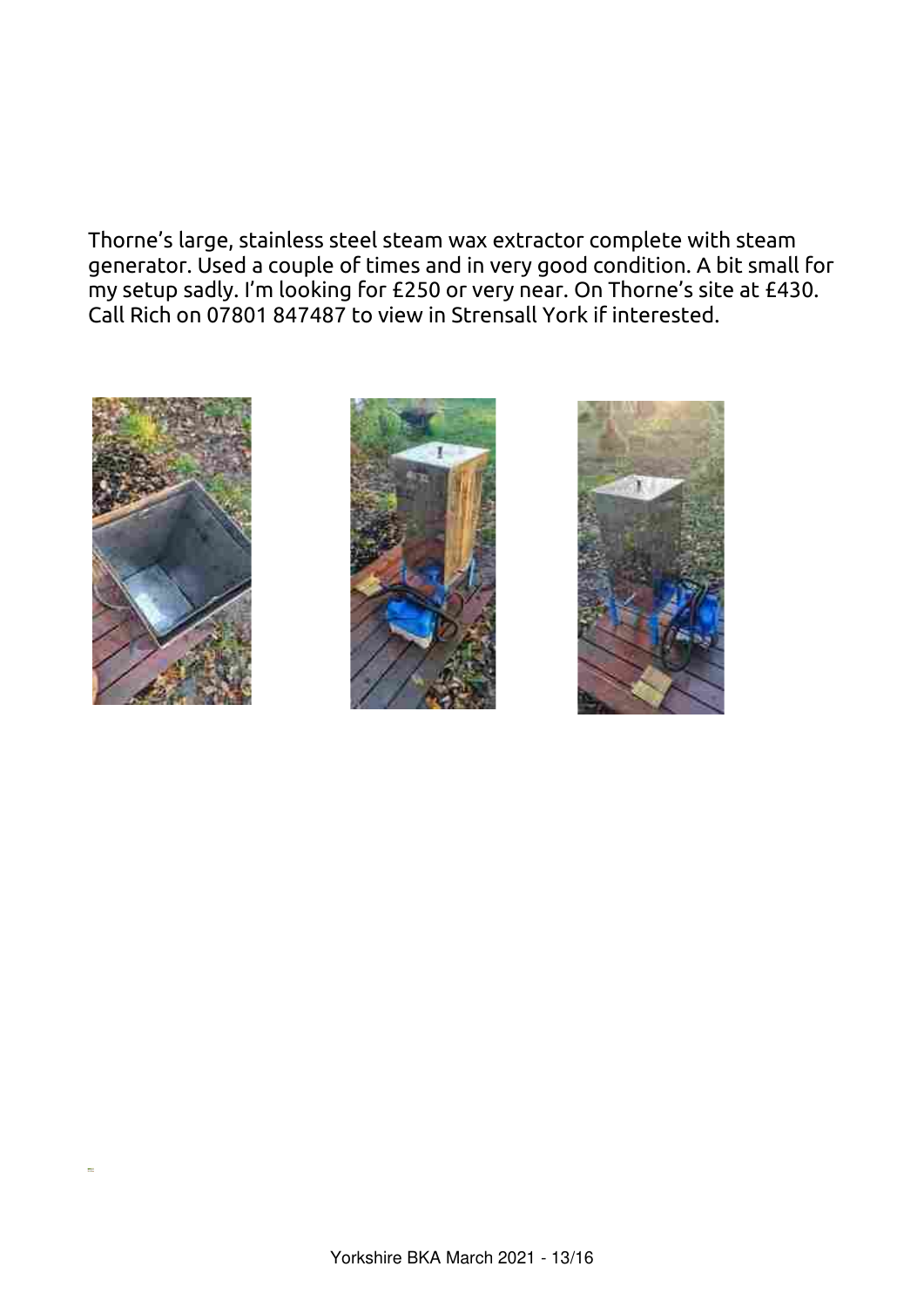# **MAISEMORE APIARI** Manufacturers & Suppliers of all Beekeeping Equipment



We will be having a one day sale online on Saturday 27th March which is the same day as the Welsh Beekeepers' Association Spring Convention at Builth Wells so keep an eye out on our website, facebook or twitter page for sale items due to the cancellation of this year's beekeeping exhibitions! Thank you for your continued support and please stay safe!







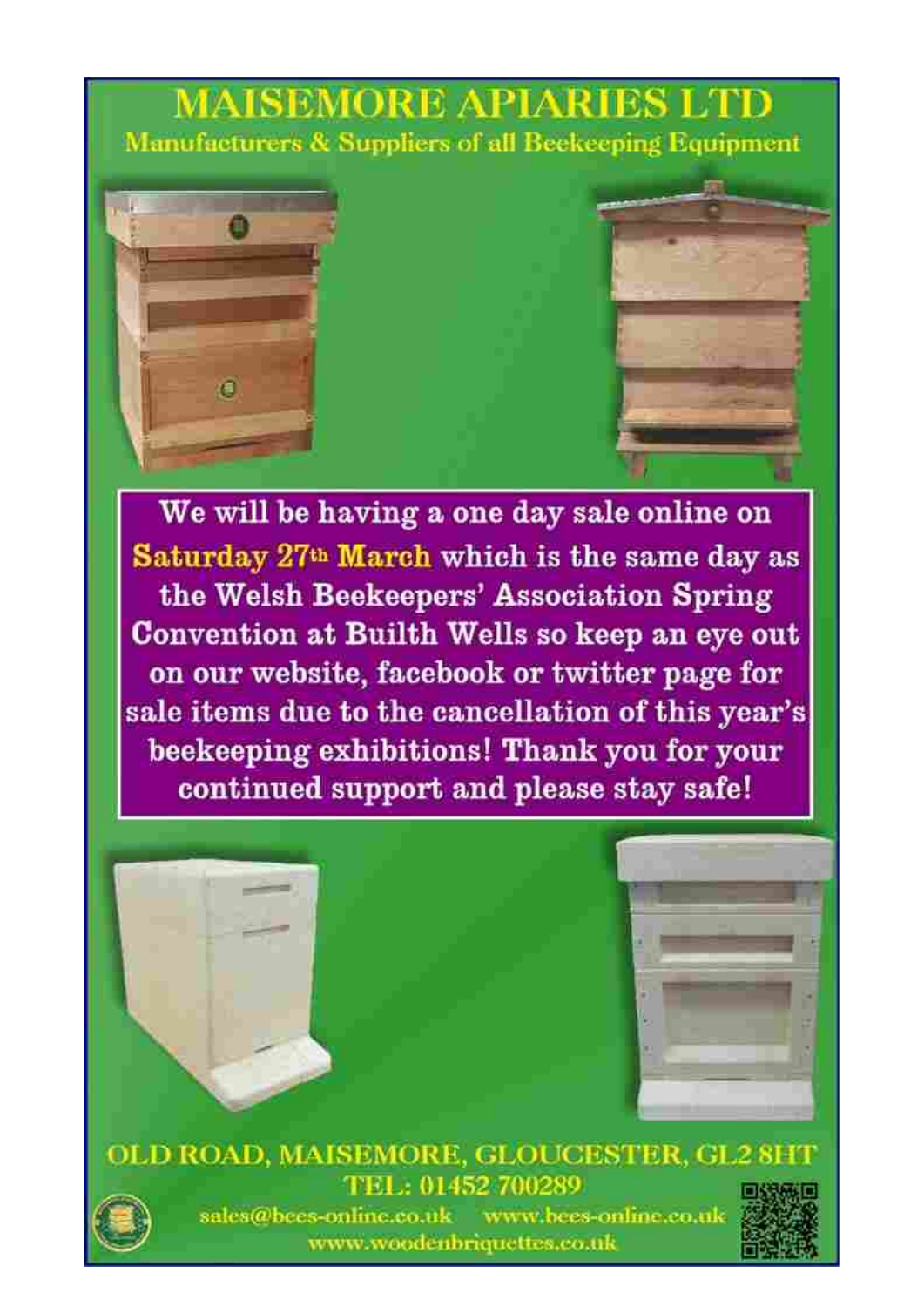# One magazine... a whole world of beekeeping

Featuring practice, research, beekeeping, beekeepers and the environment





# 48 pages delivered monthly available in print and digital

For further information: subscriptions@bue-craft.com bee-craft.com/YK01



# **Quality Beekeeper Clothing At Affordable Prices Full Suits, Smocks, Bee Vests & Veils** Full adult suit - £55 (with free postage) **From Somerset** Email: michaeljohnduckett@gmail.com www.thebeeshop.co.uk